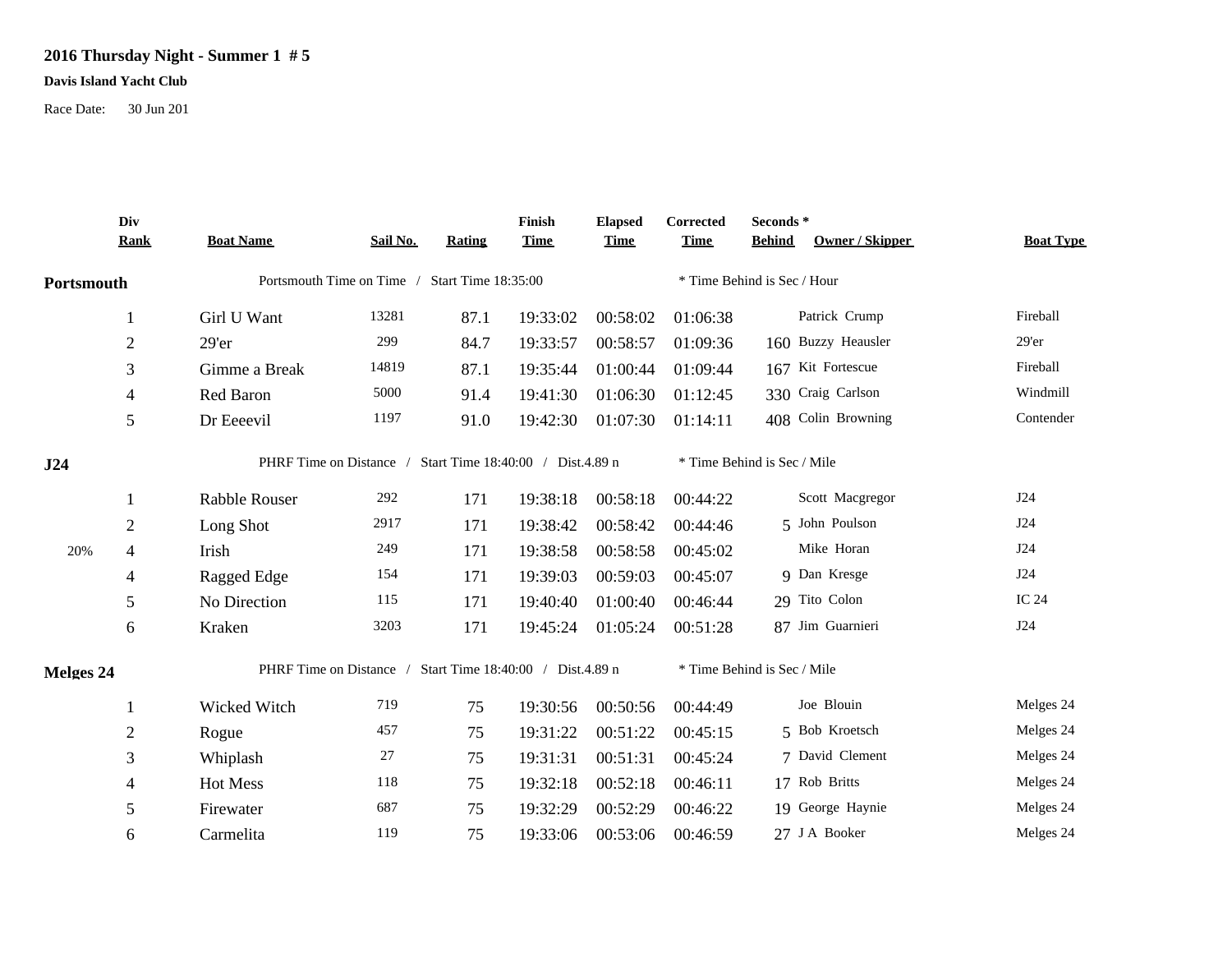| <b>Spin B</b>     |                          |                                                           | PHRF Time on Distance / Start Time 18:45:00 / Dist.4.89 n |     |          |          |                             | * Time Behind is Sec / Mile |                    |  |
|-------------------|--------------------------|-----------------------------------------------------------|-----------------------------------------------------------|-----|----------|----------|-----------------------------|-----------------------------|--------------------|--|
|                   | $\mathbf{1}$             | Mal De Mer                                                | 747                                                       | 156 | 19:42:08 | 00:57:08 | 00:44:25                    | Richard Karran              | Wavelength 24      |  |
|                   | $\mathfrak{2}$           | Privateer                                                 | 282                                                       | 132 | 19:40:36 | 00:55:36 | 00:44:51                    | 5 Chris Jones               | S <sub>2</sub> 9.1 |  |
| 20%               | 5                        | Tenacity                                                  | 241                                                       | 132 | 19:40:49 | 00:55:49 | 00:45:04                    | Ken Hardy                   | Laser 28           |  |
|                   | $\overline{4}$           | Junior                                                    | 41186                                                     | 123 | 19:40:23 | 00:55:23 | 00:45:22                    | 12 Frank Selph Jr           | J27                |  |
|                   | 5                        | Ruckus                                                    | 126                                                       | 129 | 19:42:06 | 00:57:06 | 00:46:35                    | 27 Tom DiGiacomo            | SR-25              |  |
| 20%               | $8\,$                    | Meltemi                                                   | 40787                                                     | 132 | 19:42:39 | 00:57:39 | 00:46:54                    | Alex Korakis                | S <sub>2</sub> 9.1 |  |
|                   | $\tau$                   | Dr Bligh                                                  | 30                                                        | 132 | 19:43:12 | 00:58:12 | 00:47:27                    | 37 Michael Maher            | S <sub>2</sub> 9.1 |  |
|                   | $\,8\,$                  | Untouchable                                               | 11                                                        | 111 | 19:42:27 | 00:57:27 | 00:48:24                    | 49 Todd Saunders            | Elliott 770        |  |
| 20%               | 11                       | Fully Involved                                            | 97925                                                     | 135 | 19:44:35 | 00:59:35 | 00:48:35                    | Steve Vincent               | $B-25$             |  |
|                   | 10                       | Whirligig                                                 | 82                                                        | 141 | 19:45:15 | 01:00:15 | 00:48:46                    | 53 Charlie Cushing          | Ultimate 20        |  |
| Spin A            |                          |                                                           | PHRF Time on Distance / Start Time 18:50:00 / Dist.4.89 n |     |          |          |                             | * Time Behind is Sec / Mile |                    |  |
|                   | 1                        | No Limit                                                  | 39526                                                     | 42  | 19:37:32 | 00:47:32 | 00:44:07                    | Neal Burns                  | Farr 395           |  |
|                   | $\overline{2}$           | Fire & Ice                                                | 83198                                                     | 81  | 19:43:23 | 00:53:23 | 00:46:47                    | 33 George Cussins           | J105               |  |
|                   | 3                        | Rocket                                                    | 48                                                        | 72  | 19:42:51 | 00:52:51 | 00:46:59                    | 35 Grimsdale/ Nelson        | <b>J35</b>         |  |
|                   | $\overline{\mathcal{A}}$ | Hot Water                                                 | 42696                                                     | 72  | 19:43:18 | 00:53:18 | 00:47:26                    | 41 Jose Suarezhoyos         | <b>J35</b>         |  |
| 20%               | 6                        | Wired                                                     | 39511                                                     | 42  | 19:44:30 | 00:54:30 | 00:51:05                    | Brocks/ Achilles            | Farr 395           |  |
|                   | 6                        | Tampa Girl                                                | 83242                                                     | 54  | 19:49:40 | 00:59:40 | 00:55:16                    | 137 Bill Terry              | J120               |  |
| ncA               |                          | Mad Cow 2                                                 | 46453                                                     | 57  |          |          |                             | Ed Ruark/ Dave German       | $B-32$             |  |
| <b>Non Spin A</b> |                          | PHRF Time on Distance / Start Time 18:55:00 / Dist.4.14 n |                                                           |     |          |          | * Time Behind is Sec / Mile |                             |                    |  |
| $20\%$            | $\boldsymbol{2}$         | <b>Boat</b>                                               | 57                                                        | 180 | 19:46:35 | 00:51:35 | 00:39:10                    | Larry Willis                | Wavelength         |  |
|                   | $\boldsymbol{2}$         | Reflection                                                | 244                                                       | 180 | 19:47:16 | 00:52:16 | 00:39:51                    | 10 Jim Mallory              | C & C 36           |  |
|                   | 3                        | Long Gone                                                 | 10225                                                     | 161 | 19:46:49 | 00:51:49 | 00:40:42                    | 22 Phil Walller             | Morgan 42          |  |
|                   | 4                        | W T Flyer                                                 | 97                                                        | 153 | 19:46:35 | 00:51:35 | 00:41:02                    | 27 Ullman/ Bostick          | Pearson 30         |  |
|                   | 5                        | <b>Emotional Rescue</b>                                   | 22268                                                     | 176 | 19:50:11 | 00:55:11 | 00:43:02                    | 56 Dave Coffee              | C & C 36           |  |
|                   | 6                        | Rock On                                                   | 335                                                       | 190 | 19:59:09 | 01:04:09 | 00:51:02                    | 172 Toro/ Figley            | Catalina 36        |  |
|                   | $\tau$                   | Vendeval the Pearl                                        | 005                                                       | 164 | 20:00:07 | 01:05:07 | 00:53:48                    | 212 Lee Burstiner           | Dufour 39          |  |

**Non Spin B** PHRF Time on Distance / Start Time 18:55:00 / Dist.4.14 n \* Time Behind is Sec / Mile